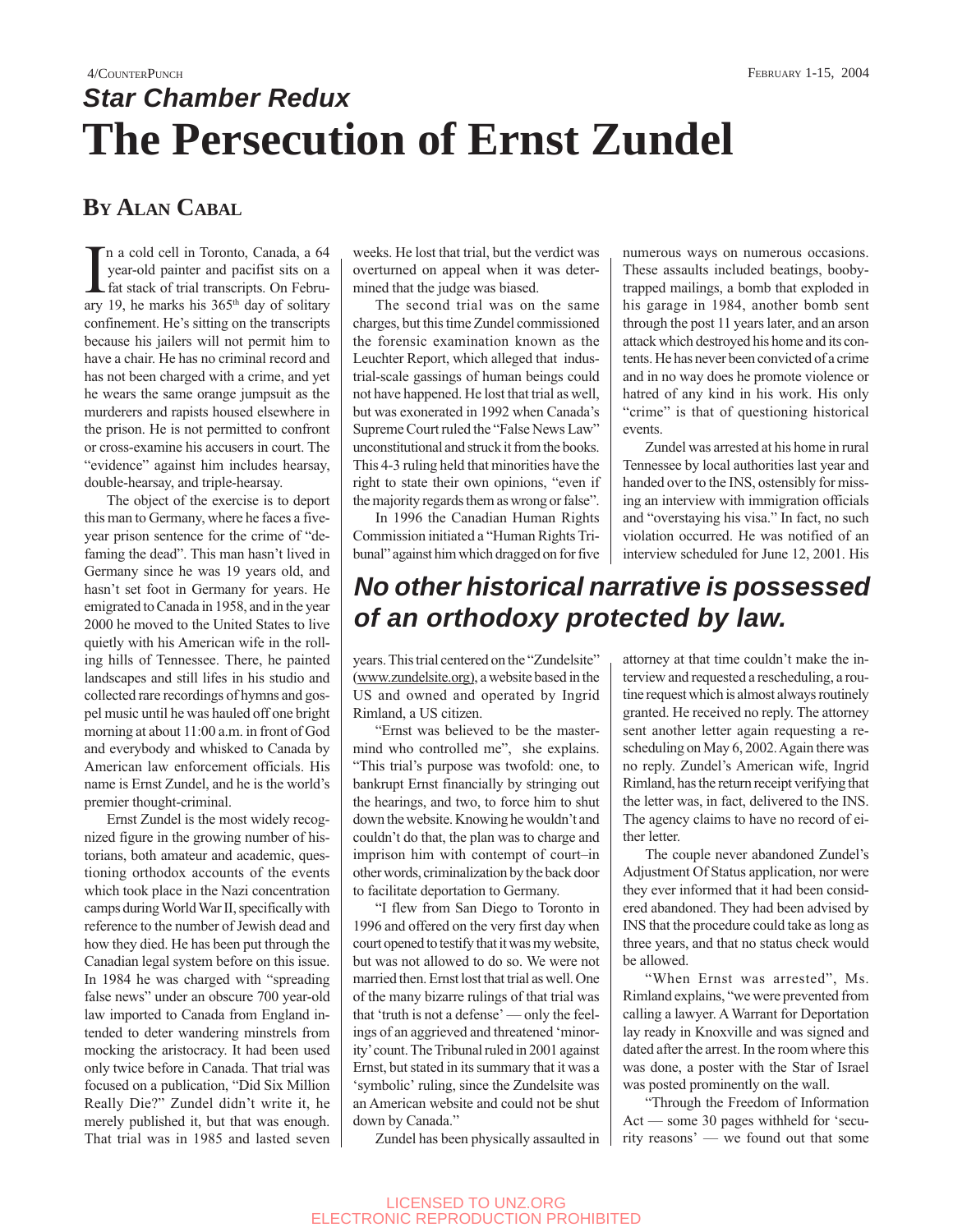### FEBRUARY 1-15, 2004 5/COUNTERPUNCH

coded messages had been faxed on the very day of our first scheduled appointment between US Immigration and Canadian Immigration. Who in Canada was interested in causing us grief that day? A good place to start would be to check into some non-profit outfits that are fattening themselves on the taxpayers' trough by shrieking 'Hate!' for gain.

"After Ernst was arrested, we immediately applied for habeas corpus. We were turned down by a judge within hours in a one-sentence ruling. Not even our attorney was allowed to speak up. We appealed to the Sixth Circuit Appeal Court. Within days we were turned down again, this time in a one-paragraph ruling. Through FOIA we found out that there was ex parte communication prior to this ruling between a clerk who has a Jewish-sounding name and an immigration official who was exceedingly nasty to me when I tried to find out where my husband had been taken, and why. I understand it is illegal for court officials to solicit information on a pending court case behind the judge's and the accused's backs."

On June 17, 2003, accompanied by two INS officers, Ernst Zundel was deported to Canada by plane.

"On that very day," states Ms. Rimland, "Germany swore out an arrest warrant. Why on that day? Who notified them, and on what grounds? An impartial judge could surely find out by requesting the missing FOIA pages.

"Through various documents and private sources, some at the highest levels of Germany's government, we learned that the original covert plan had been to get Ernst shipped to Germany, where 'insulting the memory of the dead' is on the books as a criminal offense, and where a 5 year sentence is a foregone conclusion for so-called 'Holocaust Denial.' Whoever masterminded this kidnapping evidently didn't know that the US always deports back to the country of entry, not to the country of nationality. Ernst ended up in Canada, and Canadian taxpayers are now stuck with the bill."

Zundel applied for political asylum on the grounds that it was a certainty that he was facing prison in Germany for his historical inquiries. In 1992, after numerous appeals following the "Second Great Holocaust Trial", as it came to be known in revisionist circles, the highest court in Canada had ruled that Mr. Zundel had the right to speak his mind and express his views as he saw fit, "... even if the majority regards them as wrong or false", as the court phrased it.

His adversaries came up with a solution. Two Ministers of the Canadian Parliament decided that Zundel might be a "terrorist". A "Security Certificate" was sworn out. This instrument is the only method by which Ernst could be deported to Germany, as he would otherwise be fully qualified for asylum in Canada, where he lived as a law-abiding permanent resident for 42 years. The quality of the evidence presented against him often goes like this:

"Mr. Zundel allegedly had 'sporadic contacts' with a now-dead U.S. based white supremacist named William Pierce. Pierce wrote a book called 'The Turner Diaries'. Timothy McVeigh loved 'The Turner Diaries', which supposedly describes a bombing similar to the Oklahoma City bombing in 1995, for which McVeigh was convicted."

Note that the date, time, place, and nature of these "contacts" between Zundel and Pierce go unspecified, nor is there any suggestion that Zundel had anything to do with the authorship of the infamous Turner Diaries. There is no assertion or evidence that Zundel had any contact with McVeigh. It's all innuendo intended to link Zundel to violence and terrorism.

Here's a pertinent excerpt from a Factum filed with the Court of Appeal for Ontario on January 21 by Mr. Zundel's legal counsel, Peter Lindsay and Chi-Kun Shi:

"Information and/or evidence has been secretly presented to Mr. Justice Blais in the absence of Mr. Zundel and his counsel, which information and/or evidence may be used according to the Act to determine both whether Mr. Zundel should continue to be detained and whether the issuing of the Certificate was reasonable. Where secret information and/or evidence has been presented to Mr. Justice Blais, sometimes a summary has been given to Mr. Zundel and his counsel and sometimes no summary of the information and/or evidence has been made available to Mr. Zundel and his counsel, even though the information and/or evidence may be used according to the Act both to determine whether Mr. Zundel should continue to be detained and whether the issue of the Certificate is reasonable.

"It is a fundamental principle of our adversarial system that one party presents its case fully and then the other party responds, knowing the case it has to meet. What has happened in this case is that after the Minister and Solicitor General presented their case and while Mr. Zundel was in the middle of presenting his response, the Minister and Solicitor General have secretly presented more of a case against Mr. Zundel. The additional case being presented is not limited to reply evidence. It is not limited at all. The case can secretly change in any way while being responded to. Mr. Zundel and his counsel do not know if it has changed in this case. Neither does this Honorable Court. It is not an overstatement to say that this is completely contrary to the fundamental principles of our judicial system"

No other historical narrative is possessed of an orthodoxy protected by law. It is in the nature of history to be subject to review and revision. The surest way to interest people in a field of inquiry or study is to prohibit it. The "Holocaust Industry", as Norman Finkelstein dubbed it, behaves in every way like a fanatical cult. The persecution of Ernst Zundel has been and continues to be both relentless and utterly ruthless. This most recent and ongoing episode flies in the face of a thousand years of Anglo-Saxon law. The man may hold provocative views, but he is a committed pacifist. He is guilty only of expressing an unpopular viewpoint. For him to be held in solitary confinement without having even been charged with a crime and without bail for a year while the court proceeds against him in some hideous replica of a Star Chamber or something out of Lewis Carroll is an affront to justice and public decency that goes far beyond anything that Mr. Zundel has to say. CP

## **SUBSCRIPTION INFO**

#### **Enter/Renew Subscription here:**

One year \$40 Two yrs \$70 (\$35 email only / \$45 email/print) One year institution/supporters \$100 One year student/low income, \$30 T-shirts, \$17 Please send back issue(s)

(\$5/issue)

Name

Address

City/State/Zip

Payment must accompany order, or dial 1-800-840-3683 and renew by credit card. Add \$12.50 for Canadian and \$17.50 for foreign subscriptions. If you want Counter-Punch emailed to you please supply your email address. Make checks payable to: **CounterPunch** Business Office

PO Box 228, Petrolia, CA 95558